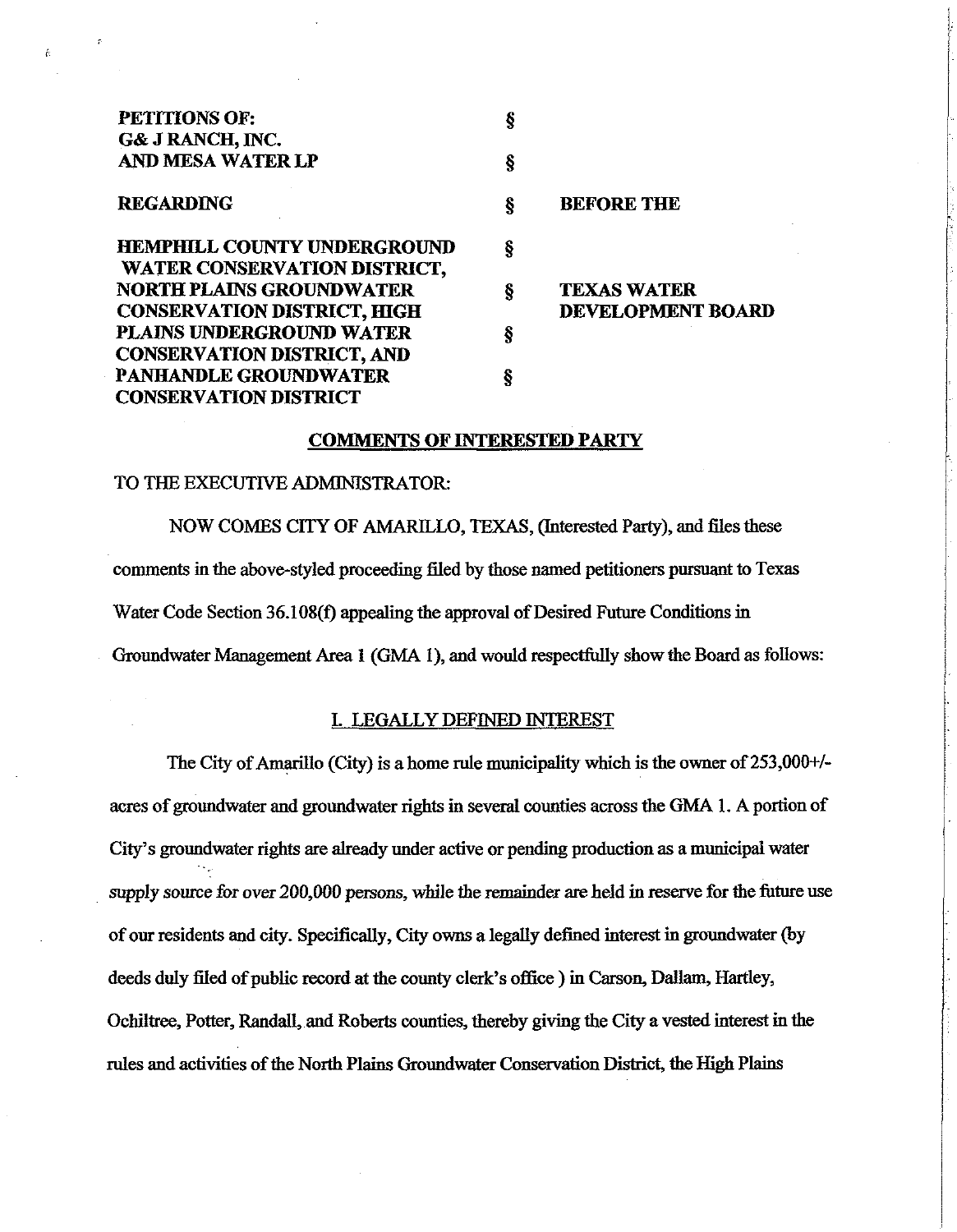Underground Water Conservation District, and the Panhandle Groundwater Conservation District, each a member of **GMA** 1.

### II. COMMENTS

Interested Party submits the following comments for the Board's consideration as to each petition in the above styled proceeding(s):

A. City supports local groundwater planning and management. The Legislature has ordained locally elected groundwater districts as **the** preferred method for groundwater management in this state. TEX. WATER CODE, \$36.0015 and 36.059. In light of this clear public policy, the Texas Water Development Board (Board) should indulge a presumption of reasonableness when these disticts come together and determine a Desired Fnture Condition (DFC) for the aquifer in their management area. TEX. WATER CODE,  $§36.108$ .

B. "Reasonable" requires neither singularity nor unanimitv. State law requires only that a GMA set a "reasonable" desired future condition. TEX. WATER CODE, §36.108(f). State law does not require that there must be a singular numerical goal for all areas of the GMA. In fact, the law specifically contemplates the potential for setting different DFCs within a regioa **TEX.**  WATER CODE, \$36.108(d). Nor does **state** law require that all landowners must agree to the limitations implicit in any DFC. In fact, it is a predictable recipe for failure to expect or require 100% agreement on any public policy of significance such as a DFC. Reasonable minds may differ, but that does not render the result reached by elected officials unreasonable per se. City suggests the determination of "reasonableness" will be when the individual districts comprising **GMA** 1 implement the rules necessary to meet and enforce the DFC.

C. DFC is a temporary condition. The Texas Water Code wisely **recognizes that**  conditions surrounding groundwater management and use are not static. The Code specifically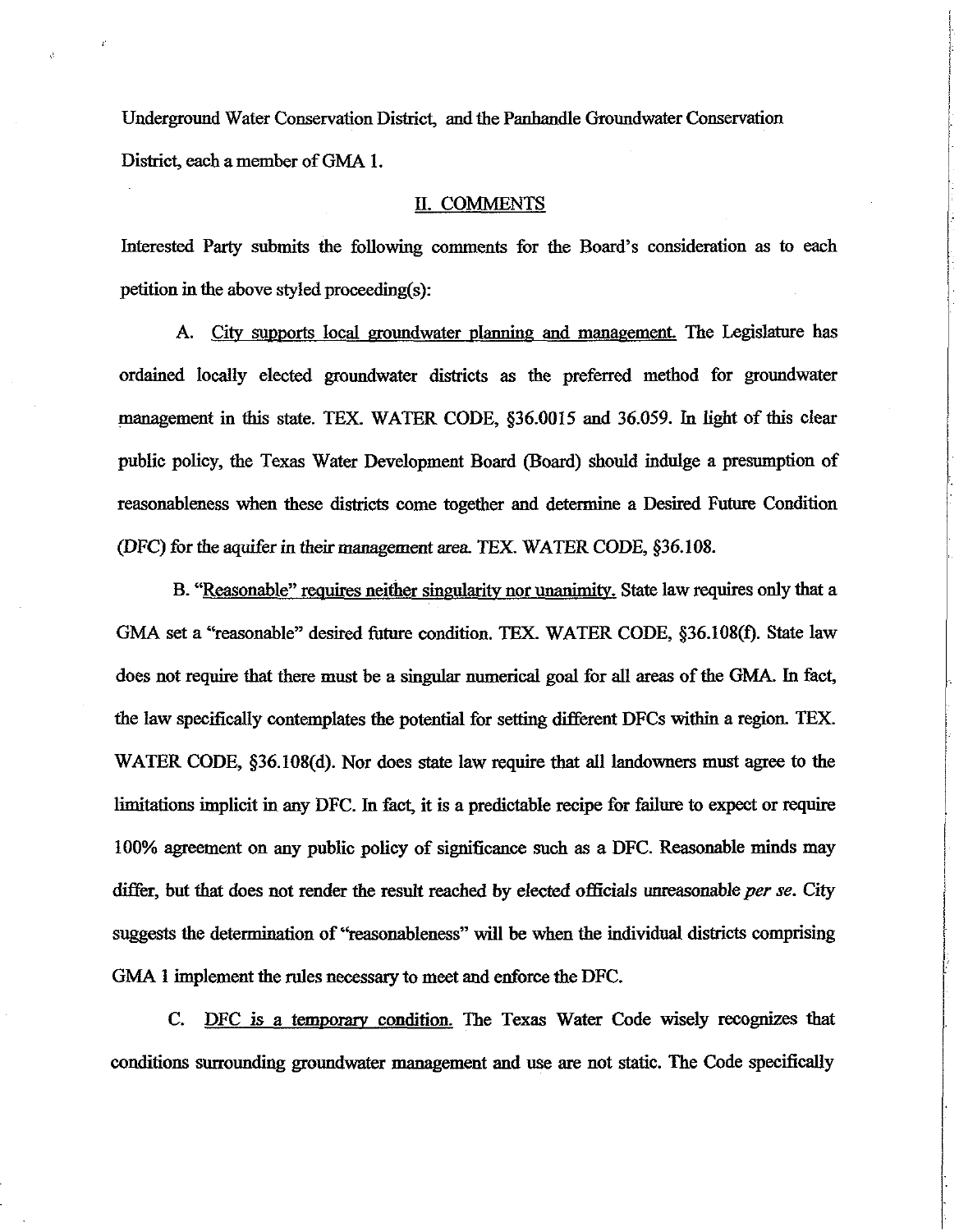requires that regional water plans, groundwater district rules, district management plans, and even the DFC must be revised every five (5) years. TEX. WATER CODE, §36.1071(f), §36.1072(e), §36.108(d). **Thus** any DFC is subject to continued cycles of development, implementation, evaluation, and reconsideration.

**D.** Full effect of the DFC is presently unknown until the districts adopt rules to implement same. State law specifies that after the **GMA** sets the DFC, then constituent groundwater districts must adopt rules to implement or enforce the DFC. TEX. **WATER** CODE, §36.108(f) (1)-(4) This has not yet occurred. As a practical matter, City suggests it is impossible to determine the 111 and practical impact of any DFC in the absence of rules adopted by each district. It remains to be seen if the member districts will wisely adopt rules that provide some equity near their mutual boundaries where the different DFC number abut each other or what effect the DFC and rules will have on nay particular landowner and their current or future uses and value of their groundwater. Certainty in the DFC and associated rules will provide all owners an opportunity to determine the **actual** impact of any DFC. For example, if an owner owns land straddling two DFC zones, the district(s) may allow the landowner to elect which DFC applies. Or, a district may adopt density and spacing rules near its boundary with a neighboring district to "soften" the impact of one DFC abutting another.

E. City accepts the rationale for varying DFCs within **GMA 1**. Without waiving the foregoing comments, the City also notes that it generally supports the concept of a 50150 DFC and, reluctantly, can accept a 40/50 DFC in part of the region as an acceptable deviation from that concept. However, the City remains concerned that the incorporation of an 80150 DFC in the Hemphill County Underground Water Conservation District causes the spread across the **GMA**  to be too large on its face. The City will accept the DFCs as proposed and will withhold final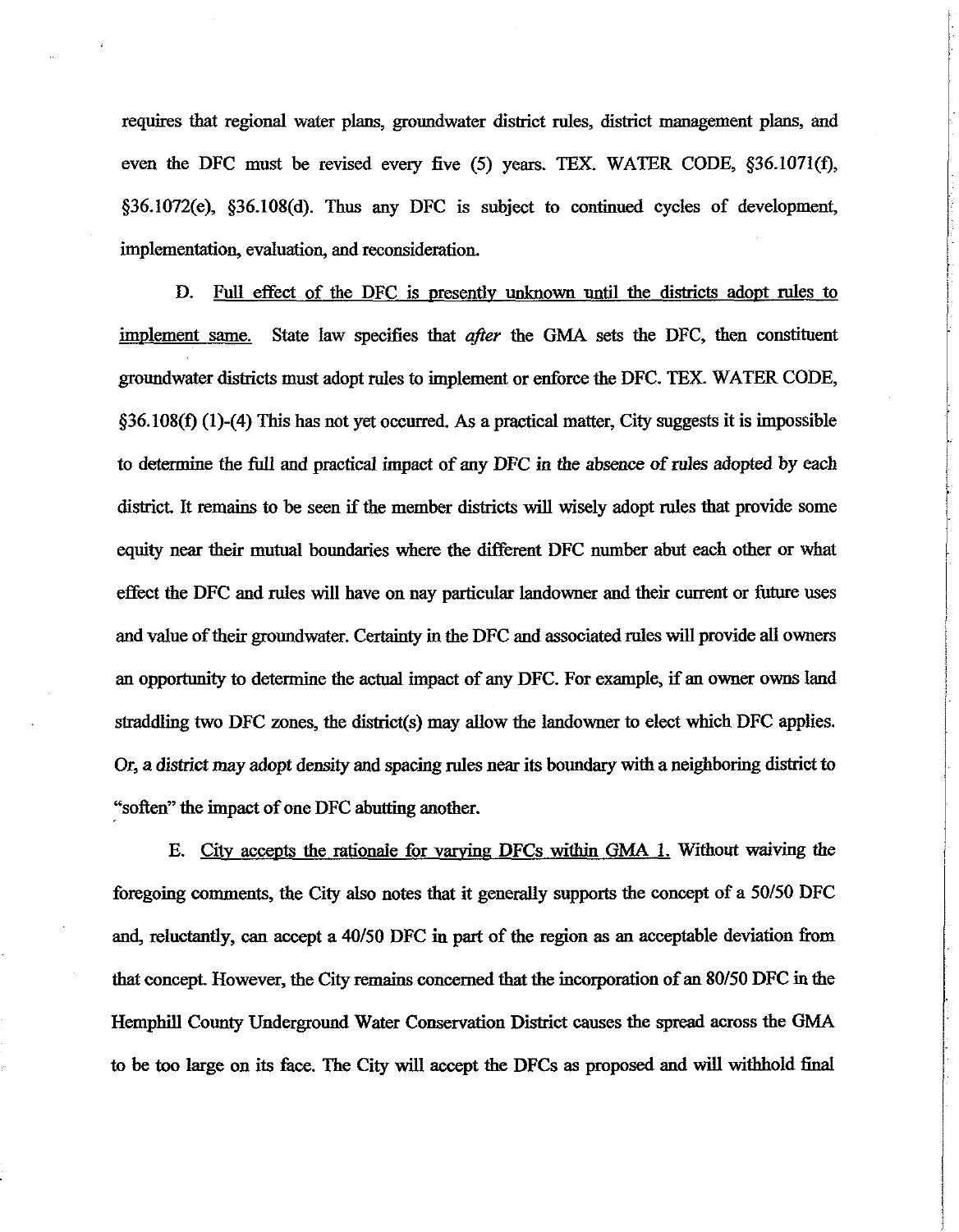judgment on **all** DFCs, until we see the **rules** adopted by the districts to implement the and enforce the DFCs.

In conclusion, the City of Amarillo's comments are intended to point the Board toward a review of the evidence supporting the decision of GMA 1 in setting its DFCs, and thereby find a basis for concluding that same is reasonable, thus supporting local water planning in this area and the state. As noted, the true test of reasonableness in this endeavor will be when the four groundwater conservation districts adopt and implement their rules based on these DFCs. **All**  parties have the opportunity to participate in the rule making proceedings, and are afforded legal remedies and protections at the point that a district's actions unduly impact an owner's property rights.

#### **m.** VERIFICATION

The attached affidavit of W. Jarrett Atkinson, the Deputy City Manager of the City of Amarillo, Texas, attesting to and verifying the factual assertions herein is now incorporated by reference into this document for **all** purposes **as** though set forth verbatim herein.

Respectfully submitted,

**CITY OF AMARILLO, TEXAS** 

BY:

Marcus W. Norris, City Attorney Texas Bar No. 15091300 City Attorney's Office 509 SE 7<sup>th</sup> Ave., Ste. 303 Amarillo TX 79101 Tel: 806.378.4208 **1** Fax 806.378-3018 **Email:** marcus.norris@amarillo.gov

*ATTORNEYFOR NKERESTED PARTY; CITYOFAM4RELO*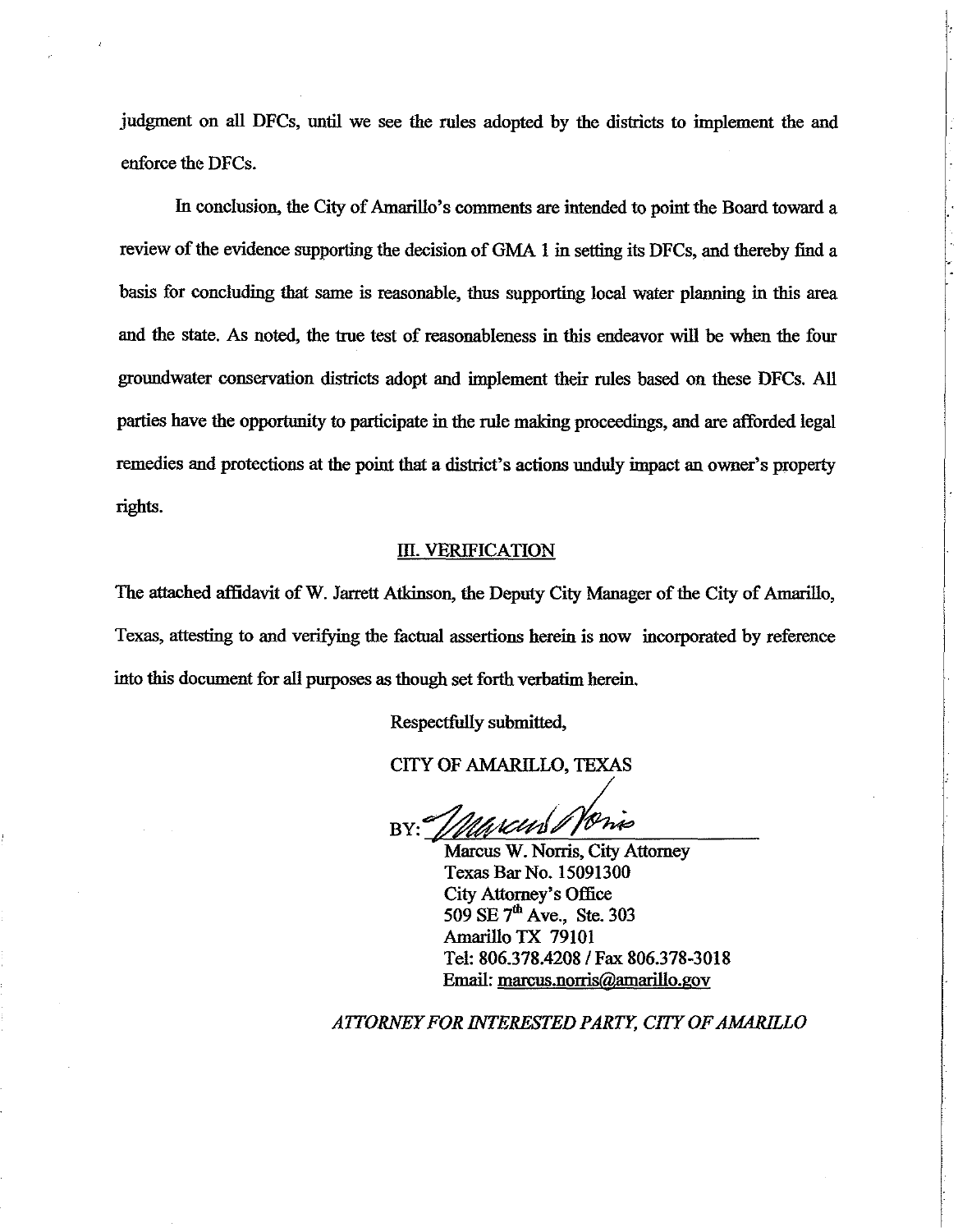# STATE OF TEXAS COUNTY OF POTTER

§<br>§<br>§

## AFFIDAVIT OF

## W. JARRETT ATKINSON

Before me the undersigned notary, on this day personally appeared W. Jarrett Atkinson, a person whose identity is known to me. After I administered an oath to him, upon his oath he said:

"My name is W. Jarrett Atkinson I **am** over 18 years of age, of sound mind, and capable of making this affidavit. I am the deputy city manager of the City of Amarillo, Texas. In my official capacity I have oversight of the City's groundwater resources. **The**  facts stated in this affidavit and in the attached document are within my personal knowledge and are true and correct."

 $\omega$ 

Sworn to and subscribed before me by W. Jarrett Atkinson as deputy city manager on this  $\sim$  6 day of November, 2009.

 $\Omega$ 

Notary Public-State of Texas